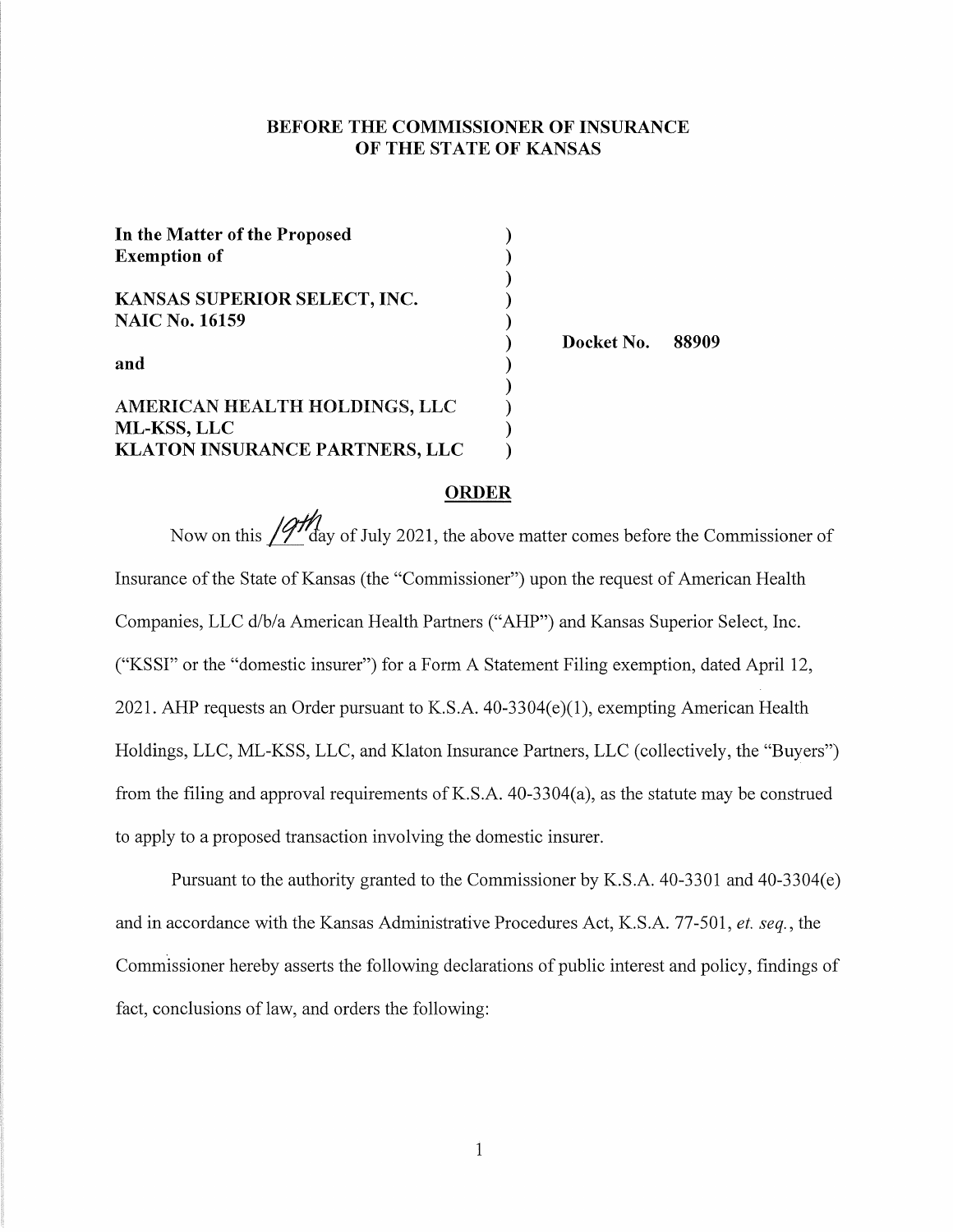#### **DECLARATION OF PUBLIC INTEREST AND POLICY**

The Commissioner has the general supervision, control, and regulation of corporations, companies, associates, societies, exchanges, partnerships, or persons authorized to transact the business of insurance, indemnity, or surety ship in this state. The following statements of fact and conclusions of law are made with the intent to promote the policies and objectives enumerated in K.S.A. 40-3301.

### **FINDINGS OF FACT**

The findings of fact and conclusions stated herein are based upon the statements made by AHP.

- 1. AHP requested an exemption, pursuant to K.S.A. 40-3304(e), from the prior approval requirements of the Kansas Insurance Holding Companies Act, specifically those requirements outlined in K.S.A. 40-3304(a).
- 2. AHP filed its request on behalf of the Buyers, who represent three of the five current shareholders of KSSI.
- 3. KSSI is domiciled in Kansas, with its statutory home office address in Coffeyville, Kansas.
- 4. Mark T. Mitchell, Medicalodges, Inc., Klaton Enteprises, LLC, R.H. Montgomery Properties, Inc., and Central Kansas Select, LLC are the current designated ultimate controlling persons ("UCP") of KSSI.
- 5. The proposed transaction consists of the following steps: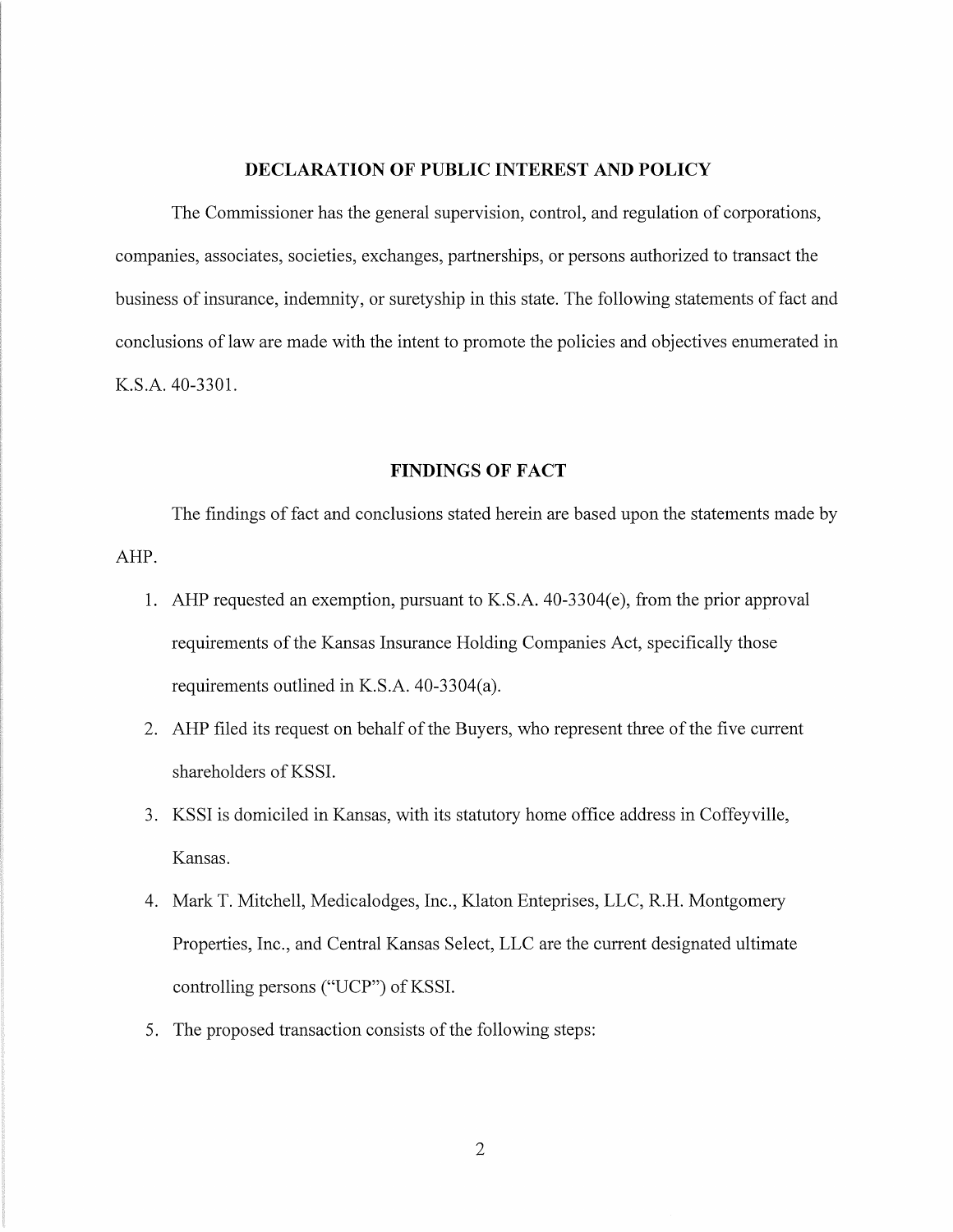- a. Current KSSI shareholder, Central Kansas Select, LLC ("Seller"), will sell its entire ownership interest (the "Offered Shares").
- b. Three of the four other shareholders, American Health Holdings, LLC, ML-KSS, LLC, and Klaton Insurance Partners, LLC, will purchase the Offered Shares, with each Buyer to purchase 333 1/3 of the Offered Shares.
- 6. As a result of the transaction, the Buyers will each own 1,333 1/3 shares of KSSI stock. The fourth shareholder, KSSI Advantage, LLC, will continue to own 1,000 shares of KSSI stock.
- 7. After the transaction, the following percentages of ownership will exist:
	- a. American Health Holdings, LLC (whose UCP is Mark T. Mitchell): approximately 26.666%
	- b. ML-KSS, LLC (whose UCP is Medicalodges, Inc.): approximately 26.666%
	- c. Klaton Insurance Partners, LLC (whose UCP is Klaton Enterprises, LLC): approximately 26.666%
	- d. KSSI Advantage, LLC (whose UCP is R.H. Montgomery Properties, Inc.): 20%
- 8. Post-transaction, Mark T. Mitchell, Medicalodges, Inc., Klaton Enteprises, LLC, and R.H. Montgomery Properties, Inc. will continue to be the ultimate controlling persons of KSSI.

#### **APPLICABLE LAW**

- 9. The Commissioner has jurisdiction over this matter pursuant to K.S.A. 40-103 and K.S.A. 40-3301, *et seq.*
- 10. K.S.A. 40-3304(a)(l) provides: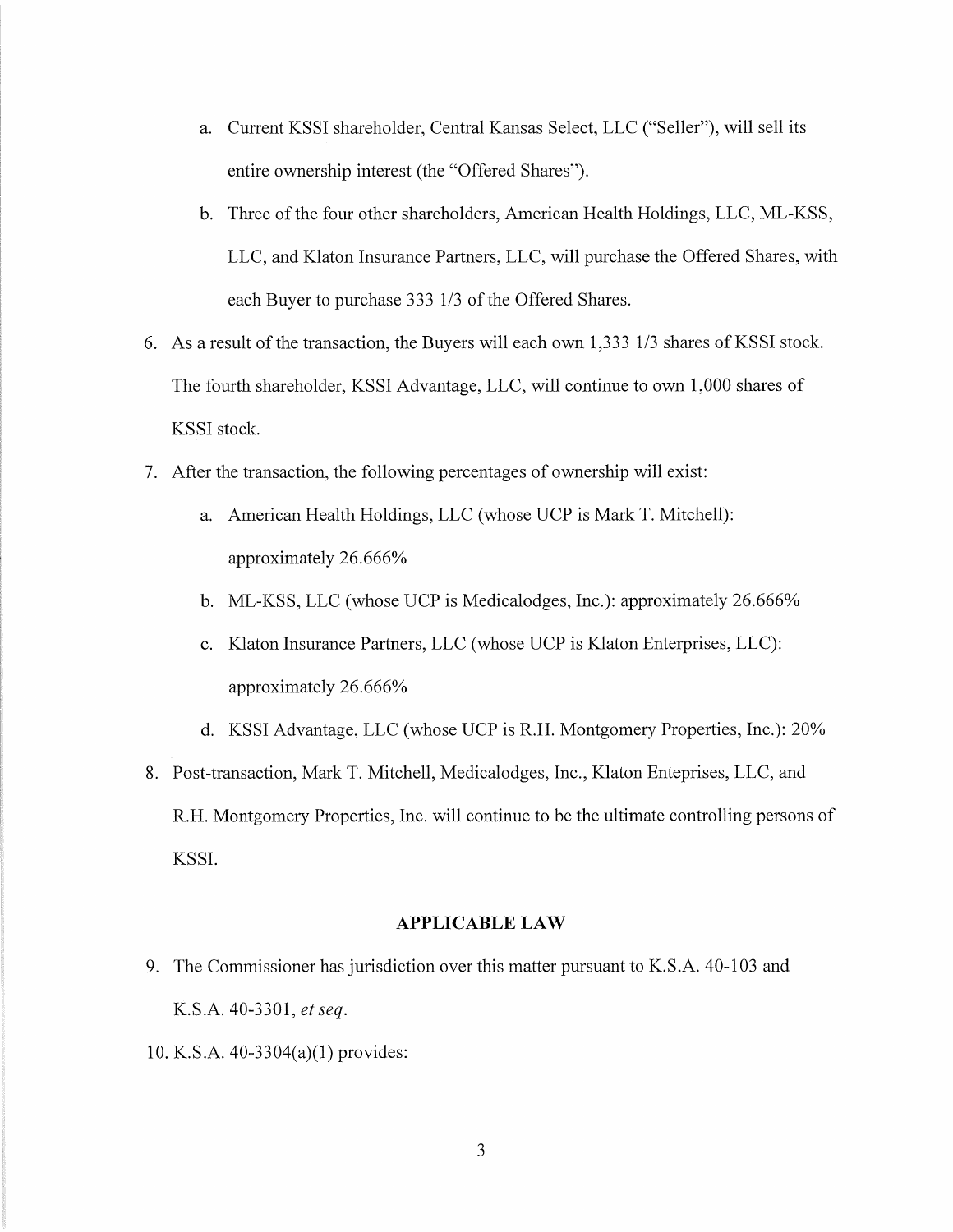"No person other than the issuer shall make a tender offer for or a request or invitation for tenders of, or enter into any agreement to exchange securities or, seek to acquire, or acquire, in the open market or otherwise, any voting security of a domestic insurer if, after the consummation thereof, such person would, directly or indirectly, or by conversion or by exercise of any right to acquire, be in control of such insurer, and no person shall enter into an agreement to merge with or otherwise to acquire control of a domestic insurer or any person controlling a domestic insurer unless, at the time any such offer, request, or invitation is made or any such agreement is entered into, or prior to the acquisition of such securities if no offer or agreement is involved, such person has filed with the commissioner of insurance and has sent to such insurer, a statement containing the information required by this section and such offer, request, invitation, agreement or acquisition has been approved by the commissioner of insurance in the manner hereinafter prescribed. The requirements of this section shall not apply to the merger or consolidation of those companies subject to the requirements of K.S.A. 40-507 and 40-1216 to 40- 1225, inclusive, and amendments thereto."

11. K.S.A. 40-3304(e) provides:

"The provisions of this section shall not apply to:

"Any offer, request, invitation, agreement or acquisition which the commissioner of insurance by order shall exempt therefrom as:

"( 1) Not having been made or entered into for the purpose and not having the effect of changing or influencing the control of a domestic insurer; or

"(2) as otherwise not comprehended within the purposes of this section."

# **CONCLUSIONS OF LAW**

12. Representatives of the Financial Surveillance and Legal Divisions of the Department

inspected and reviewed the contents of the request.

13. Based on the information enumerated in the Findings of Fact, contained in paragraphs 1-8

above, and the representations made on behalf of the Buyers, the transaction is not made

for the purpose of, and will not have the effect of, changing or influencing the control of

the domestic company, KSSI.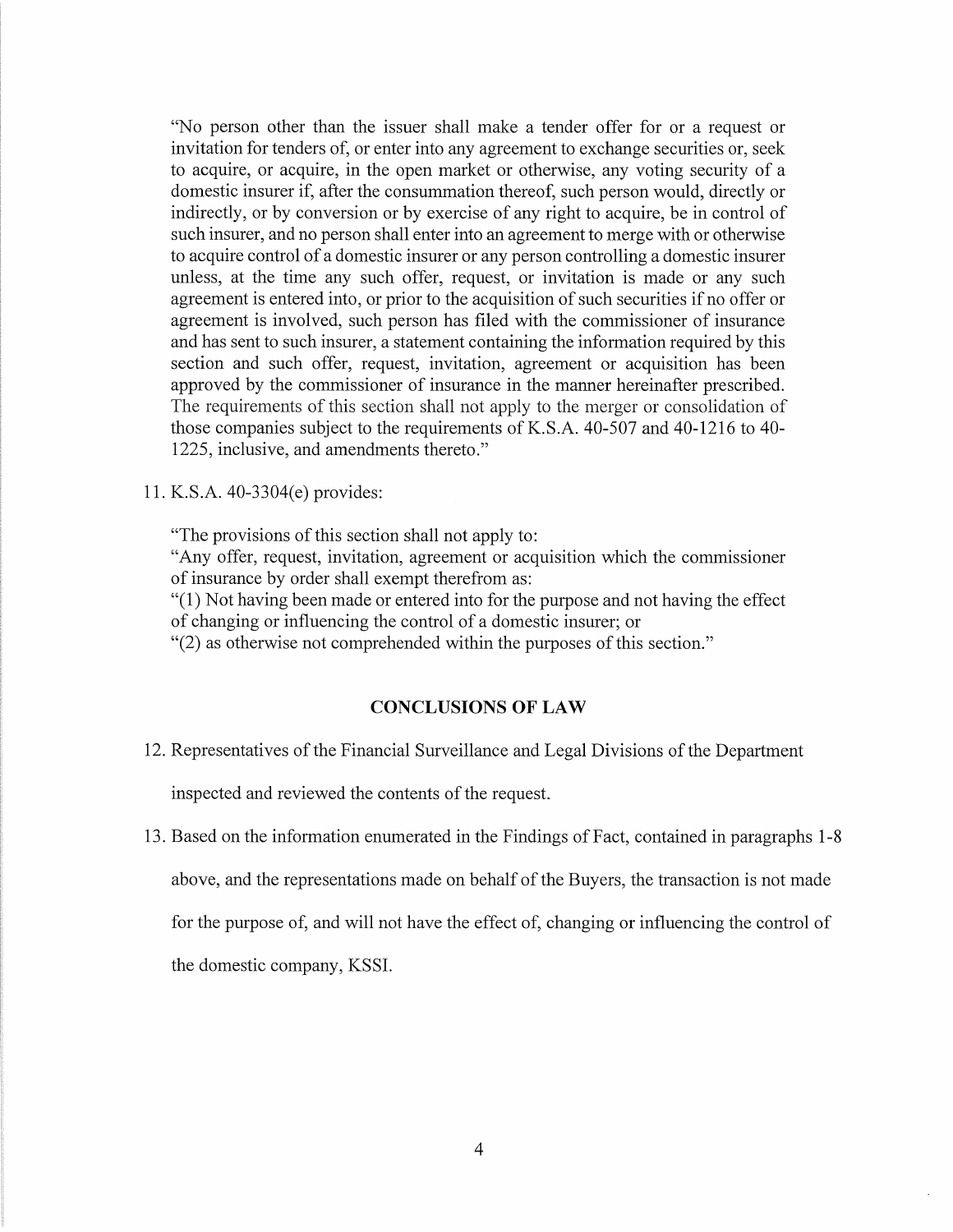# **IT IS THEREFORE ORDERED BY THE COMMISSIONER OF INSURANCE THAT:**

- 1. The Buyers shall be exempt from the formal filing and approval requirements of K.S.A. 40-3304(a) as it may apply to the proposed transaction.
- 2. The Buyers shall continue to comply with the provisions and requirements of K.S.A. 40-3301 *et seq.* in the future.
- 3. The Commissioner retains jurisdiction over the subject matter of this proceeding and over the Buyers and KSSI for the purpose of entering such further order or orders as may be deemed proper.

 $\mathbb{I}$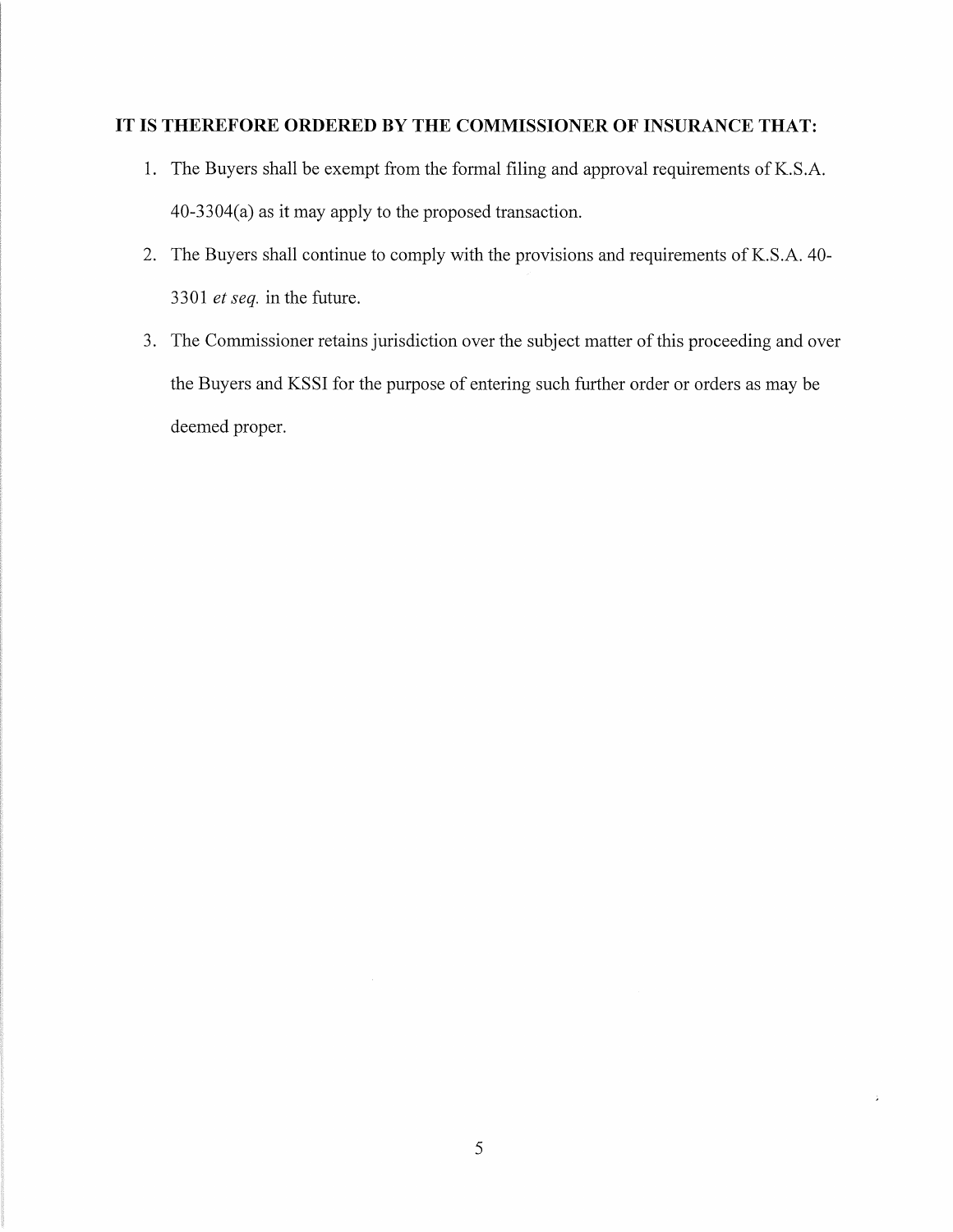#### **NOTICE OF RIGHTS**

This Final Order is effective upon service. Pursuant to K.S.A. 77-529, the Applicant may petition the Commissioner for reconsideration of this Final Order within fifteen (15) days after service of the Final Order. A petition for reconsideration must state the specific grounds upon which relief is requested. Additionally, a party to this agency proceeding may seek judicial review of this Final Order by filing a petition in the District Court, pursuant to K.S.A. 77-601, *et seq.* Reconsideration of this Final Order is not a prerequisite for judicial review. A petition for judicial review is not timely unless filed within thirty (30) days following the service of this Final Order, unless the Applicant petitions the Commissioner for reconsideration, in which case a petition for judicial review is not timely unless filed within thirty (30) days following service of an order rendered upon reconsideration, or an order denying the request for reconsideration. In the event the Applicant files a petition for judicial review, the agency officer to be served on behalf of the Department is:

> Justin McFarland, General Counsel Kansas Insurance Department 1300 SW Arrowhead Road Topeka, Kansas 66604

IT IS SO ORDERED THIS  $\int_{0}^{\pi} \int_{0}^{\pi}$  (DAY OF JULY 2021, IN THE CITY OF TOPEKA, COUNTY OF SHAWNEE, STATE OF KANSAS.

Vicki Schmidt Commissioner of Insurance

Approved by the Kansas Insurance Department Legal Division:

Paige Blevins Lead Regulatory Counsel